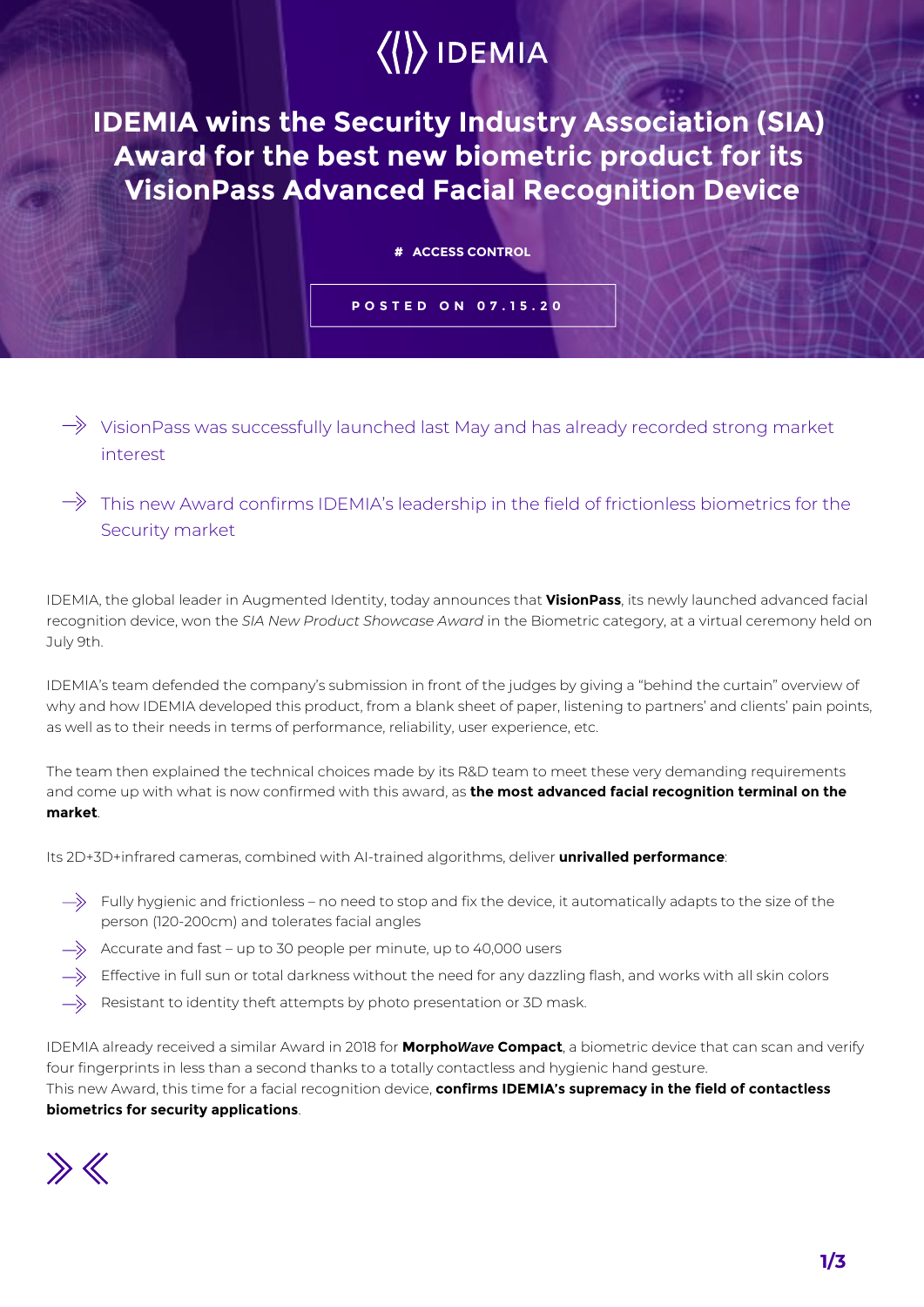We did not develop the most advanced terminal just for the sake of the innovation challenge, but because it was necessary to meet all needs expressed by our customers: speed, accuracy, reliability and a true frictionless user experience. Since its launch last May, we have experienced a strong demand for VisionPass. Combined with this prestigious SIA award, this is indeed a true reward for all our teams who worked on this new product. Today, with VisionPass and MorphoWave, we offer the most powerful contactless biometric offer on the market.

Yves Portalier, Executive Vice President of the Biometric Devices & Automotive Business Unit at IDEMIA

## $\gg K$

SIA congratulates IDEMIA on being selected as the winner of the Biometrics category award in SIA's 2020 New Product Showcase. It is this kind of continuous innovation and drive to succeed that brings the security industry forward and contributes to the safety and security of our world.

SIA CEO Don Erickson

About us - IDEMIA, the global leader in Augmented Identity, provides a trusted environment enabling citizens and consumers alike to perform their daily critical activities (such as pay, connect and travel), in the physical as well as digital space.

Securing our identity has become mission critical in the world we live in today. By standing for Augmented Identity, an identity that ensures privacy and trust and guarantees secure, authenticated and verifiable transactions, we reinvent the way we think, produce, use and protect one of our greatest assets – our identity – whether for individuals or for objects, whenever and wherever security matters. We provide Augmented Identity for international clients from Financial, Telecom, Identity, Public Security and IoT sectors.

With close to 15,000 employees around the world, IDEMIA serves clients in 180 countries.

For more information, visit www.idemia.com / Follow @IDEMIAGroup on Twitter

About the Security Industry Association (SIA) - SIA is the leading trade association for global security solution providers, with over 1,000 innovative member companies representing thousands of security leaders and experts who shape the future of the security industry.

SIA protects and advances its members' interests by advocating pro-industry policies and legislation at the federal and state levels, creating open industry standards that enable integration, advancing industry professionalism through education and training, opening global market opportunities and collaborating with other like-minded organizations. As the premier sponsor of ISC Events expos and conferences, SIA ensures its members have access to top-level buyers and influencers, as well as unparalleled learning and network opportunities. SIA also enhances the position of its members in the security marketplace through SIA GovSummit, which brings together private industry with government decision makers, and Securing New Ground, the security industry's top executive conference for peer-topeer networking.

About the SIA New Product Showcase Awards - This flagship awards program in partnership with ISC West recognizes innovative security products, services and solutions.

Since its inception in 1979, the SIA New Product Showcase has been the security industry's premier product awards